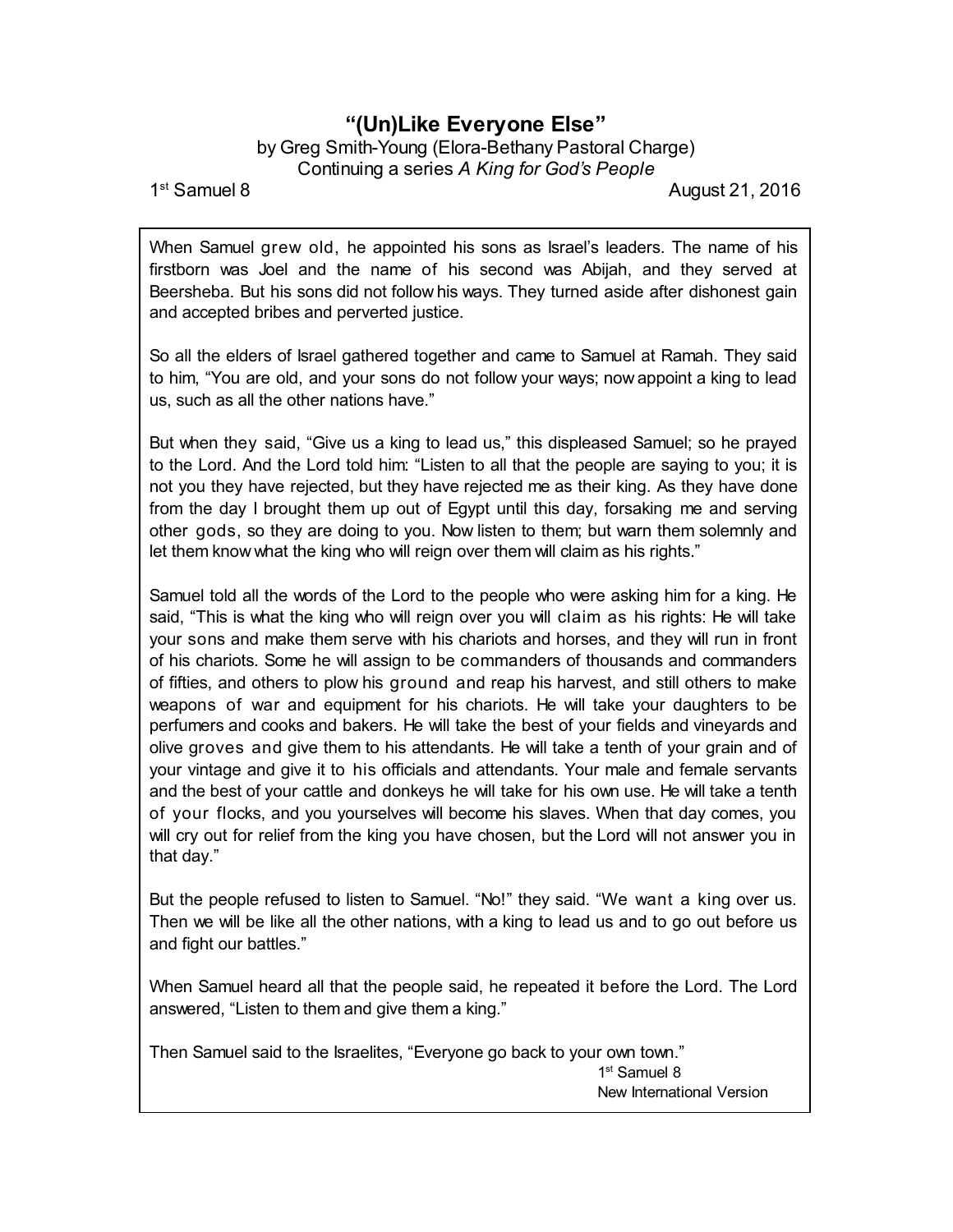After 20 years as a minister, I'm thinking of taking a step up in the world and becoming a political speechwriter. I am imagining how I would write the official announcement to accompany today's Scripture reading.

*In the name of the Lord Almighty, we the elders of the twelve tribes, descendants of Jacob, heirs to Abraham and chosen by God, are pleased to announce that, henceforth, Israel will have a king.*

*The time has come! The challenges we face call forstrong,stable leadership. Criminals attack our way of life. The guilty strut and unpunished, while our women and children are afraid. Corruption reaches high. Government has failed. Our new king will bring justice.*

*Over our borders, threats are multiplying. Strangers foreign to our ways are breaching our borders. Hostile regimes scheme against. We only wish for peace. But when threatened, we will take action to defend ourselves. Our new king will make us secure.*

*We have never had a king. So we did extensive research, surveying the political systems of the great empires. Without fail, each of them is ruled by a king. We must adopt this best practice.*

*Remember our history. We have had strong leaders throughout. The great Moses led us from slavery. Joshua led us to victory. We can go on: Othniel, Ehud, Barach, Gideon, Jair, Ibzan, Elon, Abdon, Samson. A king will continue and strengthen this great tradition.*

*We have enjoyed the long and capable leadership of Samuel. We consulted closely with him about this transition. He and his sons have relinquished their positions; we thank them for their public service. Samuel will nowhave a newand important role as special advisor. He will lead the selection process for our newmonarch.*

*Our king will make us great! You, God's people will enjoy the honour, prosperity, and security that are rightly yours. The Lord has taken us this far, and will continue to be on our side.*

*God save the king!*

II

See how I used fear. Fear works! But dig deeper. It's not whether we are afraid. Some things are scary. How will we, as people of God, act when frightened? Like everyone else? Or, are God's ways different?

See how I used history? Moses! Joshua! The leaders in the Book of Judges. But who did I leave out? Deborah, a great leader! But under the monarchy system I am announcing,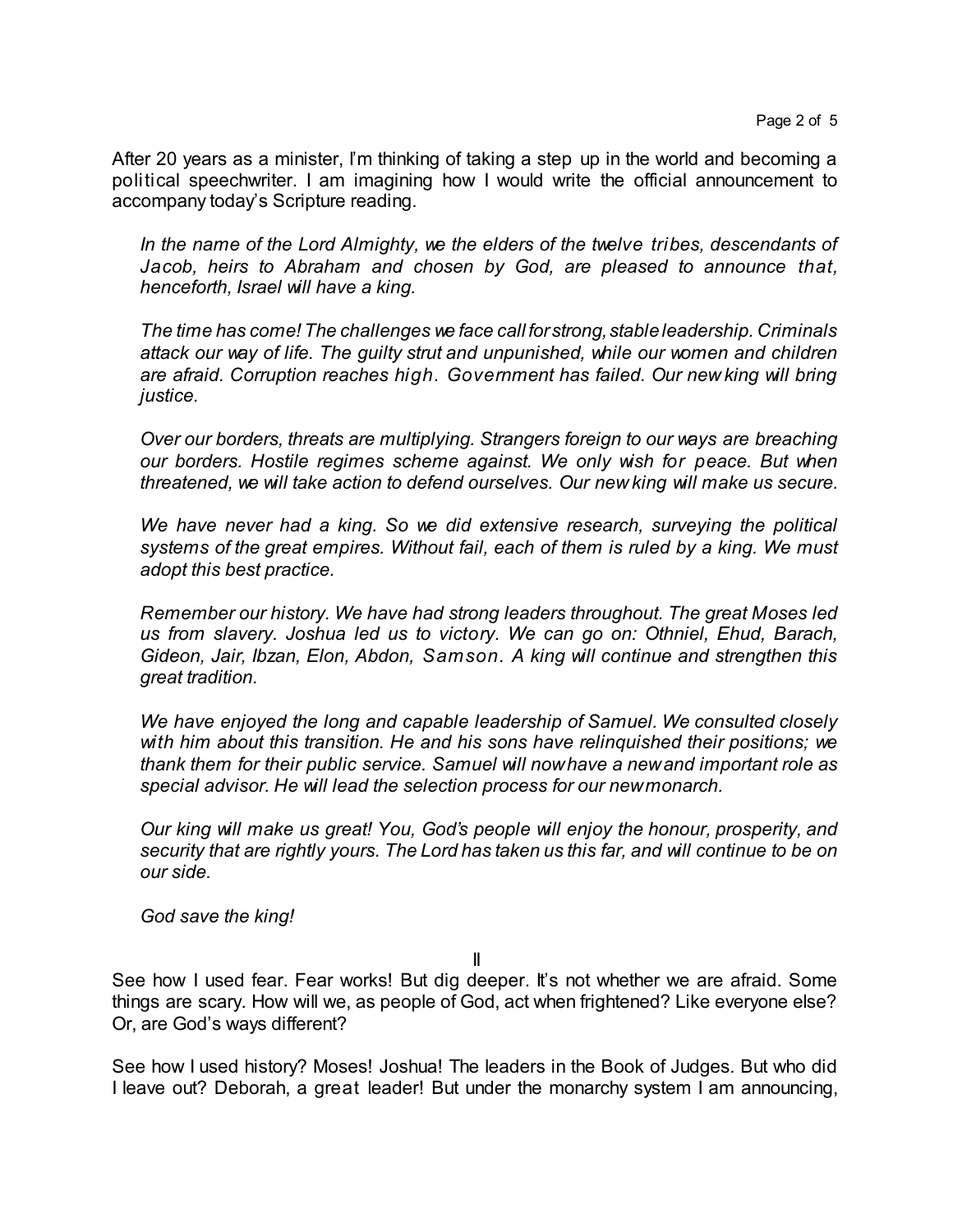a woman is almost never the sovereign.<sup>1</sup> So I skipped her. I left out Gideon who, when offered the kingship, refused. I don't want him on your minds.<sup>2</sup> Same with Abimelech. When he tried to become king, the people said "No way!"<sup>3</sup> Whenever someone appeals to history—and I love history—be sure to notice which lessons they are leaving out.<sup>4</sup>

See how I used Samuel. I left the impression he was onside. Really, this great prophet thought the idea of a king was terrible.

See I left out Samuel's warning. A king will take your sons into his army to die for him. And take your daughters into his palace to serve him. He will take your land and give it to his cronies. He will take your property to line his pockets. He will make you work for him. You will become slaves, Samuel warned we whom God rescued from slavery. (His warning came terribly true, by the way.) 5

See how, most scandalously—I'd say blasphemously—I only mentioned the Lord when I wanted to slap God like a poster onto my own agenda.

III

What went wrong?

Israel *was* in danger, from inside and outside. It was a time of international turmoil. Scholars call it the Bronze Age Collapse.<sup>6</sup> The Trojan War happened then, but it was only a small part of upheaval that reshaped the whole region. Ancient civilizations were quickly crumbling. The rules were changing . . . and no one had figured out the new ones.

God's People needed to change. The elders were right. <sup>7</sup> Here's the crucial question: What did they trust to shape their future?

*"Give us a king!"* the elders insisted. *"Then we will be like all the other nations. . . ."*

But God created, called and covenanted with Israel so it would be different.<sup>8</sup> Jesus grafts us into the community of God's People so we will be different.

Judges 4-5. On the scarcity of ruling queen's in the Ancient Near East, see Linda S. Schearing, "Queen" in David Noel Freedman (ed), The Anchor Bible Dictionary (New York: Doubleday, 1992), vol. 5, pp 583ff.

<sup>&</sup>lt;sup>2</sup> Judges 6-8. See especially 8:22-23.

<sup>&</sup>lt;sup>3</sup> Judges 9. Notice the parable Abimelech's brother tells about kingship in verses 7-22.

<sup>4</sup> Also, I did not mention Jephthah, a tragic leader (Judges 11:1-12:7) and Shamgar, a failed leader (Judges 5-6).

 $5$  See Ezekiel's condemnation, almost five centuries later, of Israel's "shepherds."

[https://en.wikipedia.org/wiki/Late\\_Bronze\\_Age\\_collapse](https://en.wikipedia.org/wiki/Late_Bronze_Age_collapse)

<sup>7</sup> Walter Brueggemann, First and Second Samuel (Louisville, KY: John Knox, 1990), 62.

<sup>8</sup> "... Israel was chosen by Yahweh and that this chosen community of covenant was not to be like the other nations. Rather, Israel was to order its life in the odd and demanding ways of torah and to rely on the inexplicable love and the remarkable promises of Yahweh (Ex. 19:46-; Deut. 7:7-11)." Brueggemann, 62.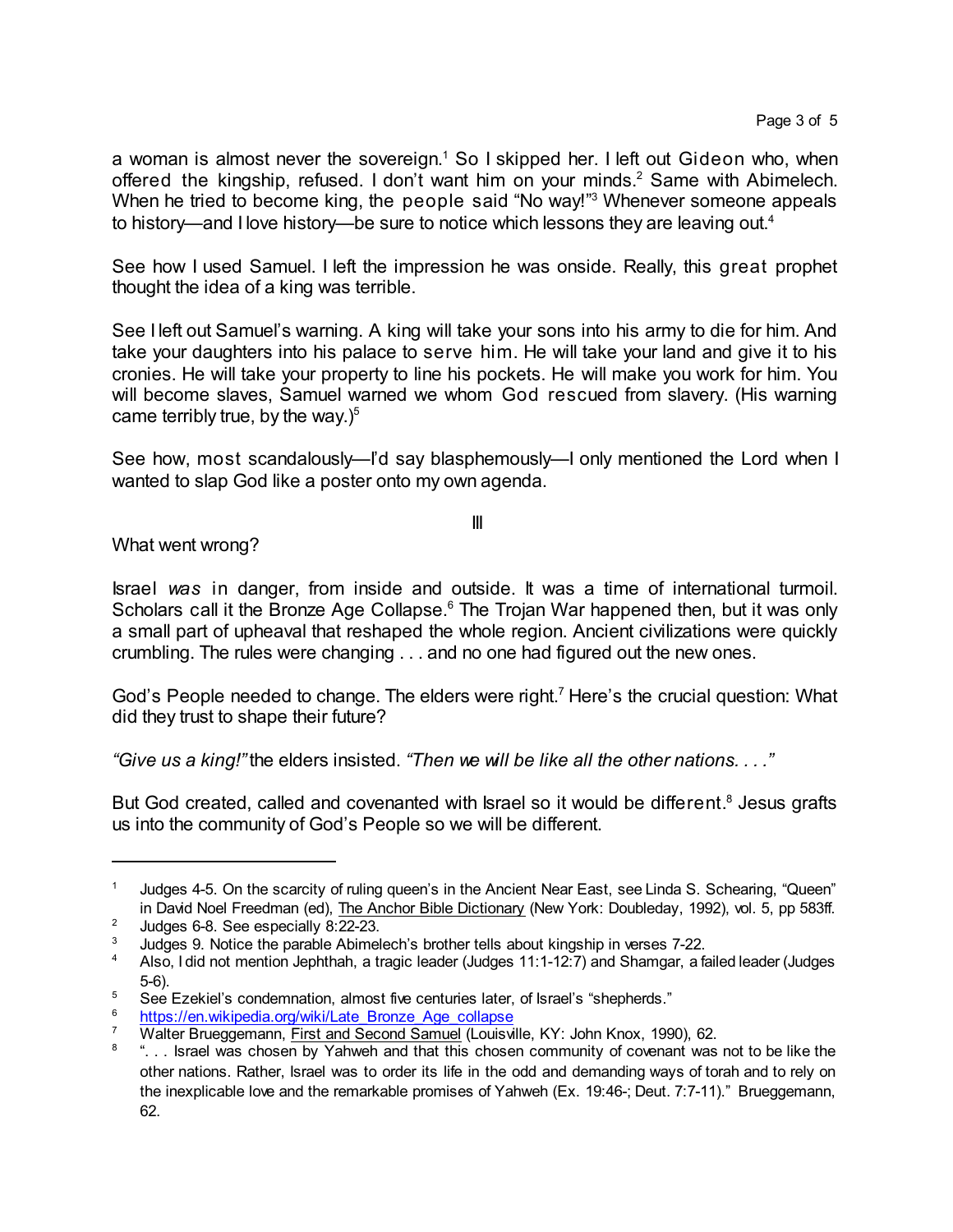This morning at Bethany, we baptised Reid. Reid's baptism makes him different. Not only is he born of Amanda and Ryan; he is being born anew by God's love. By grace, God is calling Reid, even now, to follow Jesus. As he trusts Jesus, loves Jesus, and follows him, Reid will be different. As he follows as part of this strange community of Jesus-followers called the Church, Reid will be different.

We are different *to bless* this world. Where people are crushed, divided, wounded, conflicted, dehumanized . . . where creation is exploited, abused, and ripped-apart . . . where the Creator and Lover of all is ignored, mocked, and misused . . . God calls us to be light in that darkness, to be healing amid that disease, to be hope amid that despair.

God calls us to be different so that in us—in how we live, in who we are—others will see, and hope, and believe.

 $N$ 

The world is changing, tremendously, even in our lifetime. The rules are different, and we're still figuring them out. There is sometimes turmoil. Sometimes nastiness. And sometimes we are afraid.

We, Jesus' Church, are needing to change to. Here's that crucial question again, the same Israel faced: What do we trust to shape our future?

I sometimes wonder if the unofficial mission statement of United Church folks is, "We will not be weird." I wonder. We are mainstream. We call ourselves "mainline." We expect to fit in.

So our reflex response to change is to change to become less-different. We hope that attracts people. We hope that keeps us relevant.

But if we are no different, will we serve them? Will we serve our world?

Let's remember the crucial question: What do we trust for our future? Who do we trust? To Whom do we belong?<sup>9</sup>

We need God to teach us, again, who we are and what we are for. So our transformation must be rooted in sustained and patient prayer. We must immerse ourselves in Scripture.

Yes, listen to great ideas from outside the church. We will be able to consider them openly and carefully, because we will know Whose we are, who we are, and what God has made

<sup>&</sup>lt;sup>9</sup> About tribal Israel, Brian Walsh and Richard Middleton write, ". . . both internal and external threats constituted major impediments to the biblical story in that they prevented Israel from fulfilling the mission for which God chose them. The question with which the book of Judges thus leaves us is whether a monarchy would solve these threats." Quoted in Michael Goheen, A Light to the Nations: The Missional Church and the Biblical Story (Grand Rapids: Baker, 2011), 55.